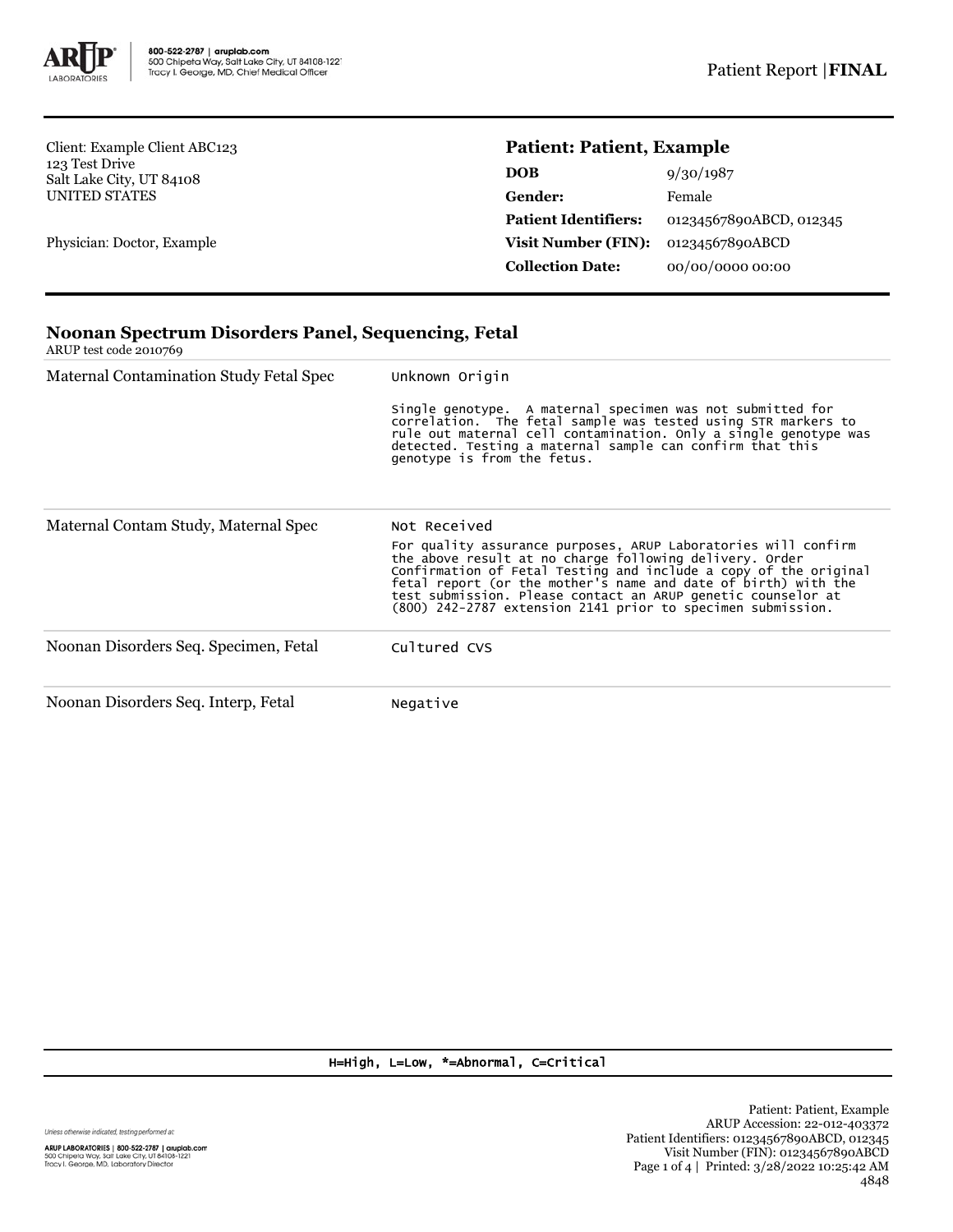

#### INDICATION FOR TESTING Increased nuchal translucency.

RESULT

No pathogenic variants were detected in any of the genes tested.

#### INTERPRETATION

No pathogenic variants were identified by massively parallel<br>sequencing of the coding regions and exon-intron boundaries of<br>the genes tested in this prenatal sample. This result decreases<br>the likelihood of, but does not ex limitations of this test.

#### RECOMMENDATIONS

This test does not detect all variants associated with Noonan spectrum disorders. Medical screening and management should rely on clinical findings and family history. Genetic consultation is recommended.

**COMMENTS** Likely benign and benign variants are not reported.

This result has been reviewed and approved by

H=High, L=Low, \*=Abnormal, C=Critical

Unless otherwise indicated, testing performed at:

ARUP LABORATORIES | 800-522-2787 | aruplab.com<br>500 Chipeta Way, Salt Lake City, UT 84108-1221<br>Tracy I. George, MD, Laboratory Director

Patient: Patient, Example ARUP Accession: 22-012-403372 Patient Identifiers: 01234567890ABCD, 012345 Visit Number (FIN): 01234567890ABCD Page 2 of 4 | Printed: 3/28/2022 10:25:42 AM 4848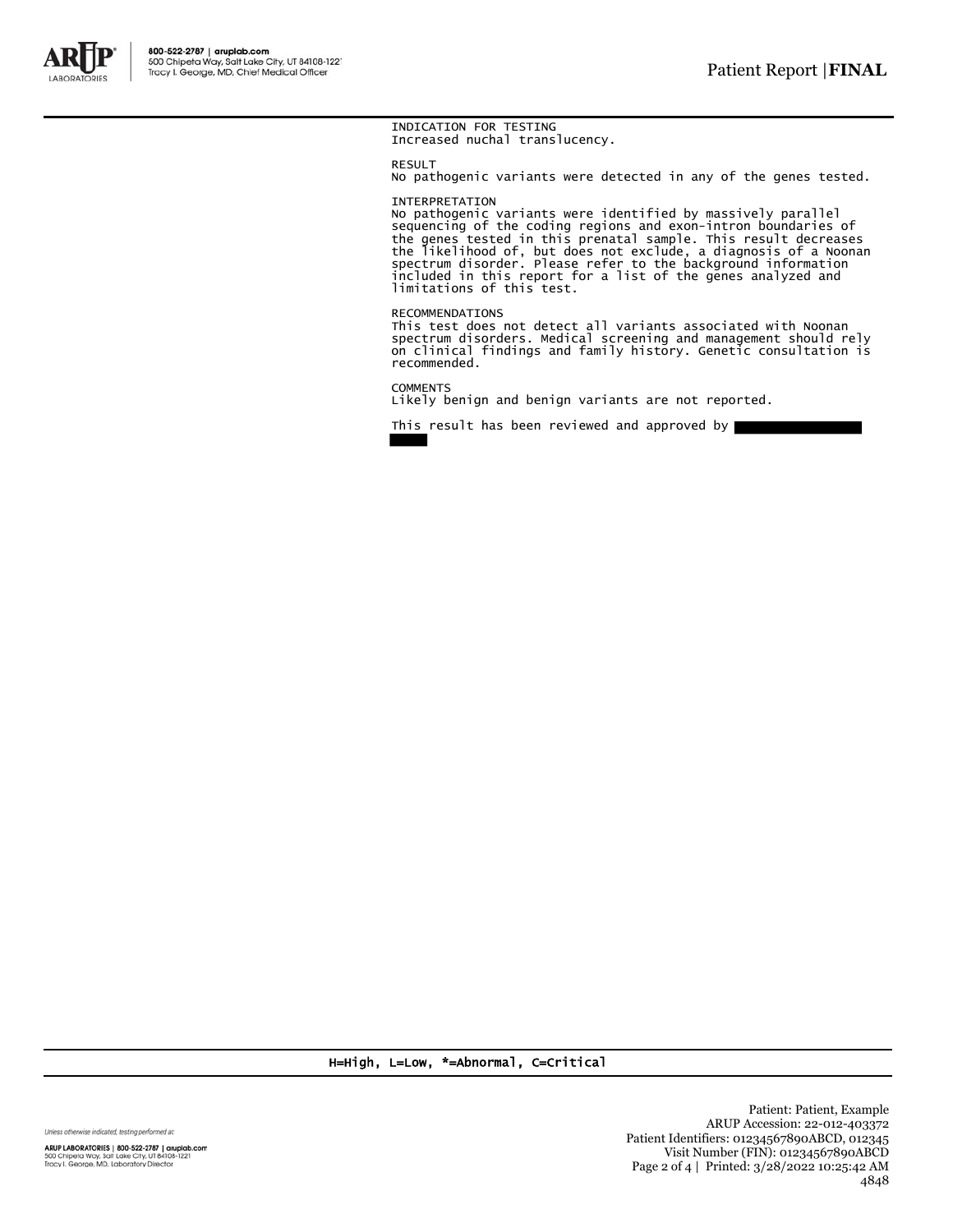

BACKGROUND INFORMATION: Noonan Spectrum Disorders Panel, Sequencing, Fetal

CHARACTERISTICS: Group of disorders caused by variants in genes<br>involved in the Ras/mitogen activated protein kinase (MAPK)<br>pathway. Common symptoms include short stature, heart defect,<br>developmental delay, coagulation def

EPIDEMIOLOGY: Prevalence is 1 in 1,000 to 1 in 2,500 for NS.

CAUSE: Pathogenic germline variants in genes involved in the MAPK pathway.

INHERITANCE: Autosomal dominant for all analyzed genes.

CLINICAL SENSITIVITY: Approximately 99 percent for CFC, 80-90 percent for CS, 95 percent for LEOPARD syndrome and 75 percent for NS.

GENES TESTED: BRAF, CBL, HRAS, KRAS, LZTR1, MAP2K1, MAP2K2,<br>NRAS, PTPN11, RAF1, RASA2, RIT1, SHOC2, SOS1, SOS2, SPRED1

METHODOLOGY: Targeted capture of all coding exons and exon-intron junctions of the targeted genes, followed by massively parallel sequencing. Sanger sequencing was performed as necessary to fill in regions of low coverage and confirm reported variants. Human genome build 19 (Hg 19) was used for data analysis.

ANALYTICAL SENSITIVITY: The analytical sensitivity of this test<br>is approximately 99 percent for single nucleotide variants<br>(SNVs) and greater than 93 percent for<br>insertions/duplications/deletions from 1-10 base pairs in si Variants greater than 10 base pairs may be detected, but the analytical sensitivity may be reduced.

LIMITATIONS: A negative result does not exclude a diagnosis of a MAPK pathway disorder. This test only detects variants within the coding regions and intron-exon boundaries of the targeted genes. Regulatory region variants and deep intronic variants<br>will not be identified. Deletions/duplications/insertions of any<br>size may not be detected by massive parallel sequenceing.<br>Diagnostic errors can occur due to rar stem cell transplantation. Non-coding transcripts were not analyzed.

This test was developed and its performance characteristics determined by ARUP Laboratories. It has not been cleared or approved by the US Food and Drug Administration. This test was performed in a CLIA certified laboratory and is intended for clinical purposes.

Counseling and informed consent are recommended for genetic testing. Consent forms are available online.

H=High, L=Low, \*=Abnormal, C=Critical

Unless otherwise indicated, testing performed at:

ARUP LABORATORIES | 800-522-2787 | aruplab.com 500 Chipeta Way, Salt Lake City, UT 84108-1221<br>Tracy I. George, MD, Laboratory Director

Patient: Patient, Example ARUP Accession: 22-012-403372 Patient Identifiers: 01234567890ABCD, 012345 Visit Number (FIN): 01234567890ABCD Page 3 of 4 | Printed: 3/28/2022 10:25:42 AM 4848